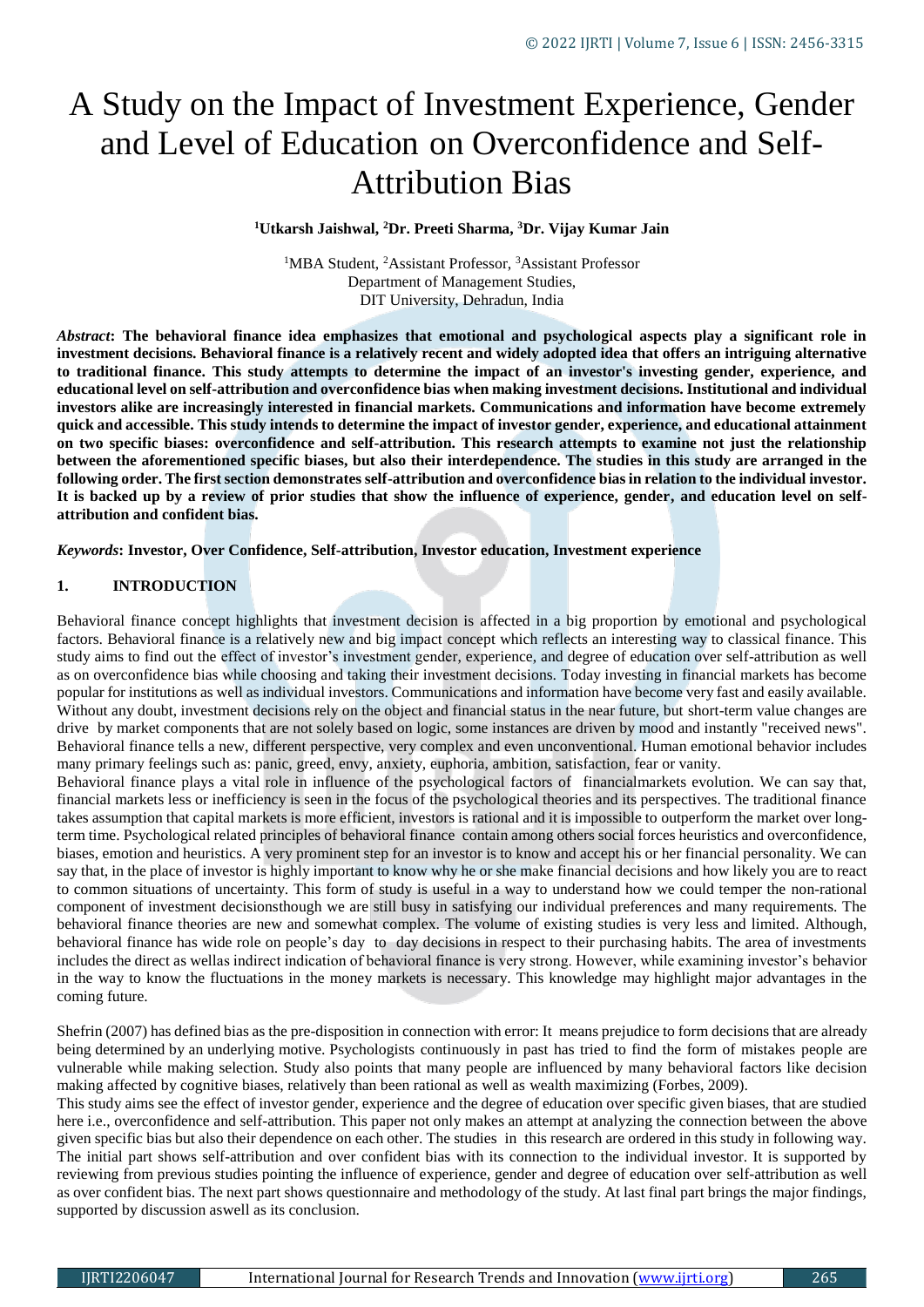# **2. DEMOGRAPHIC FACTORS OF INVESTOR AND INVESTMENT DECISIONS**

## **2.1 Investor Biases: Overconfidence bias**

This can be defined as when an investor tries to overestimate his abilities by continuous success. He starts to think that they have extraordinary skills to predict the market better than others. This could be due to good past results or outcome which investor received from the shares he investedin. This can be dangerous as the investor than try to invest more in the market. They start to thinkthat they are gifted. In new investor this effect is very common. Overconfidence leads to many negative impacts on investor career. This leads to investor buying risky and expensive stocks. Hestarts trading too much resulting in destroying and detrimental of his own portfolio. This is like when you ask any investor to rate himself as an investor than most of the investor will rate themselves as above average. Overconfidence decreases with the experience in investing. Proper knowledge and research can help investor to avoid this bias. Being optimistic is good but overconfidence led to this bias. It is seen that in investing community men are more probable to be overconfident as compared to women. So, investor should not get overexcited by the performance of the shares. The investor should always think whatever he gets as an outcome that he is highly certain about the performance. There is a small line between confidence andoverconfidence.

The investor should think that share market is subject to risk and there is equal probability for an investment to rise or fail. If investor will think that success came to me and failure could be in the way than he will certainly be not overconfident. Investor should think that success is part and parcel of investment no one is perfect and gifted. Anything over is dangerous may it be overtrading or overconfidence. Also, overconfidence is dependent on self-attribution bias. Investors should have diversified investments in its portfolio.

## **2.2 SELF-ATTRIBUTION BIAS**

Self-attribution is when investor take credit of high profit he earned by the investment and not taking credit of the loss if it happens. In case of loss investor give other factors the reason of non-success may be blaming his luck, the broker, etc. In simple language we can say that attributing the positive outcome to his self- character and attributing negative outcome to the external factors. In investment community it is common. Individual if toss a coin if he wins, he says I win and if loses he say it's a chance. For example, you pass with good grades you congratulate yourself to have study hard and if you fail give reason that teachers are not good. It comes to investor when investor is very obsessed by the praise or he is very egoistic person. Other factor for this may be tendency to blame others, lack of accountability. It is more in young and inexperienced investor and less in experience investor. Self-attribution bias also understands by the LOC concept which is locus of control which is person belief about causes of event. It is of two types internal and external. If appreciating own hard work and knowledge it is internal and ifblaming external factor, it is external loc. To avoid this bias investor should always do after research or analysis of the performance of investment. Investor should not be overconfident and do full analysis before coming to any conclusion. As self-enhancing and self-protecting becomes a habit and not only can decrement your investment but also can harm your personal life too. Blaming others will avoid you to realize your mistake and one will eventually make bad decisions.

## **THEORETICAL BACKGROUND AND HYPOTHESIS DEVELOPMENT**

Different researches and studies on behavior of investor have proved the presence of non-rationalthinking in decision making of investor. Behavioral researchers have found in studies of human behavior that tell the causes for under as well as over-valuation in market. There is various research on effect of investment gender, experience and degree of education over self-attribution as well as over confident bias. Many research and study have been carrying out to predict the perceptions of investors and the investment preferences in regard to gender, age, education and occupation.

Stendardi, (2006) examine that personality is a trait that is dynamic and also has a likelihood to waiver and switch with time, the process is slow, and also takes comparable period of time and also is stable in various situations and instances. So, we can say that personality makes major impact in making the decisions of any individual. There have been researches on investors behavior as well as the impact on investments but also there is a smaller number of studies on the investors' perceptions and impact on the investment decisions. The appearance of gender and education over investment decisions have been the center of behavioral finance literature.

Sreelaxmi & Bhanusireesha, (2013) found in their study on "Impact of demographic factor on selected investment avenues" study shows the outcome of test carried on effect of demographic factors over investment avenues carried by investors in the city of Hyderabad and Secunderabad,India. It is found that gender, age and experience are most influencing the investment decisionsof the investors. It is summarizing that the investors of the study are nature wise conservative and seems less concern for liquidity and money.

Shunmugathangam (2017) studied on "Dependency of behavioral finance in decision making of investment a study was confined and limited to Andhra Pradesh, India." and summarize that Investors don't act wise in making decisions relating to the investment. They have following weakness like emotional and cognitive which makes a prominent role in making investment decision of any individuals (Jain *et al*., 2020). They had various behavioral biases in the way of makinginvestment decision. Investment decisions also depends on the types of investors, education, occupation, risk tolerance capacity, sex, income, age, family back ground, marital status, living area, environment and attachment with financial advisor etc. In spite of all the resources and infrastructure, investors take avenues after analyzing various factors which are affected byinternal and external environments.

For this an organize analysis has been carried out by taking data collected from structure questionnaire and secondary data. Das and Jain (2014) conduct a study titled "A study on the effect of demographic variables on the factor investment- a study on the Guwahati". The study showed that amongother factors, demographic variables is one of the most important factors which effect financial decision taking of investors. This study points on the connection between the various demographic variables like, age,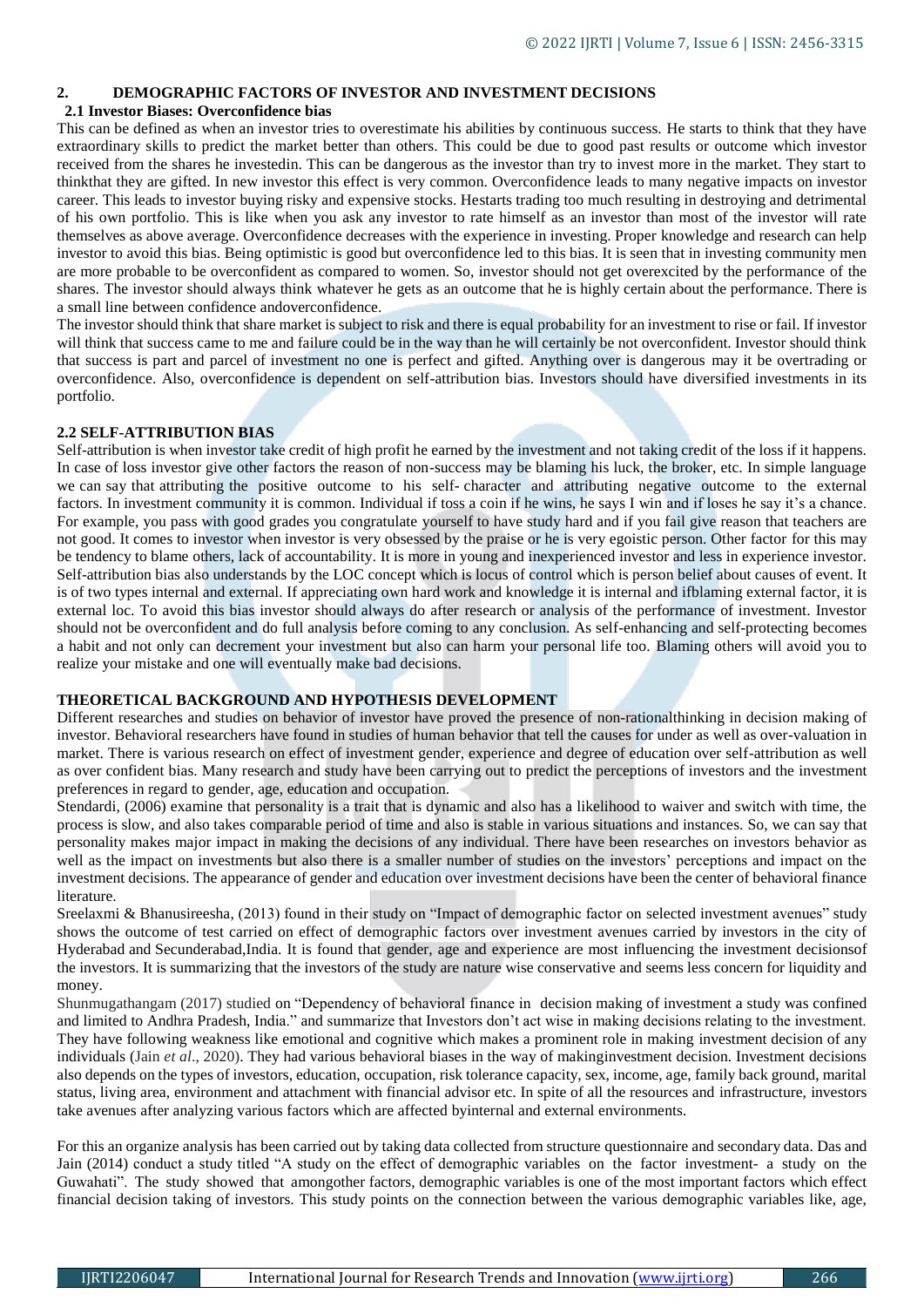gender, occupation and education with the important purpose ofinvestment such as risk, retirement return, and tax which effects the buying decision of the investors. A sample of 150 investors was interview and analysis was done by software SPSS. The study also emphasizes the idea that demographic variables also play a major role over the mindsetof the investors which is moved by age and educational qualification.

Geetha, and Ramesh (2012) studied a relevancy of demographic factors in investment decisions. This study is an attempt to found the importance of demographic factors such as gender, age, education, income, savings, occupation, and family size on various elements of investment decisions such as priorities base on, period of investment, characteristics of investments, frequency of investment, reach of information source, and analytical ability.

The study was carried by carrying a survey in Nagapattinam district of Tamilnadu and South Indiathe statistical results were analyzed using computer software tool. The study shows the demographic factors had a major effect over some of the investment decision and insignificant inother elements. The study also highlights a view of investor's perception on different investment avenues (Jain *et al*., 2020).

Bashir et al., (2013) performs study on assessment study on the "Factors which affects any Investor Decision taking Behavior". This study objective is to identify the factors that effectsthe behavior of Pakistan investor. Thirty-four articles are put under five categories of variables wereput as independent variable that effects the individual investment decision taking behavior that relates to self-image and firm image, accounting information, neutral information, advocate recommendations and personal financial needs. Data collection is made possible by structured questionnaires. Sample of 120 was taken for the test out of which 40 was finance students of the University of Gujarat, 30 among them were finance teachers from various colleges and 55 was bank worker of Sialkot, Gujranwala, Lahore and Gujarat. Calculated mean results shows that all the variables are somewhere affecting the decision taking behavior of investor and informationof accounting category of variables is highly affected while advocate recommend is the less influencing category.

Frequency table of highly affecting variables were shown that out of them total 33 articles and the 6 most affecting items which belong to self-image and firms' image and information like reputation of firm, dividend paid, get rich quick, firm's involvement in solving community problems, and firms' status in industry, feelings for a firm's products and services. On opposite side factor that were seen to be less affecting w.r.t., order of importance was friend or worker recommendations, recent price movement in the firm's stock, Family member opinion and Broker recommendation, Religious Reason, related to other variable categories.

This study objective is to know the effect of investor gender, experience and degree of educationover self- attribution bias for mutual fund investors. The foremost objective of the study is to understand the results of investment gender, experience and degree of education over biases self-attribution and overconfidence.

These literatures were reviewed and hypotheses are developed as per the objectives of the studyas follows;

H1: Gender of investor had an effect on overconfidence and self-attribution.H2: Self-attribution and overconfidence are affected by investor education.

H3: Investment Experience of investors influences the self-attributive and overconfidence bias.

# **3. RESEARCH METHODOLOGY**

The method used here is survey research method, by taking a survey with asking questions over overconfidence and self-attribution bias Statistical tool used to analyze the mean difference here is ANOVA test to see relation between demographic factors i.e., age gender and education taken as independent variable over overconfidence and self-attribution bias taken as dependent variable. In the study a Google form is created and 72 investors who work in respondent data was analyzed. Under experience it is categorize as below two year of experience and above two years. For gender two categories are made i.e., male and female. For level of education three categories were made as high school, graduate and post graduate. After this demographic information questions relating to their views on overconfidence and self-attribution were asked. Where they have to choose on a Likert scale ranging from below average to well above average choices were given. For calculation well above average taken as numeric value 4 and below average as 1 accordingly ANOVA test is performed. Their feelings were expressed by the choice they made. Each investor was asked four questions on self-attribution and five questions on overconfidence. Investor were asked situational and common question which require no brainstorming. The responses are than analyzed using Microsoft excel data analysis option where data was analyzed in ANOVA single factor. The value of alpha was taken as 0.05. The questions asked were abbreviated as OC1 to OC5 for overconfidence and SA1 to SA5 for self-attribution. The questions relating to biases were:

- 1) How would you rate yourself on your job?
- 2) Compare to others, how good are you with your diving skills?
- 3) Compare to others, how good are you in your investments?
- 4) How good are you with your personal investment?
- 5) How well can you predict future share prices better than others?

Likewise, to see the thoughts of investor over self-attribution bias certain situational questions were asked. The questions were: 1) After loss in some investment how likely you try to find out the reasons of a bad performedinvestment decision?

2) After loss in investment how likely you take accountability of that investment?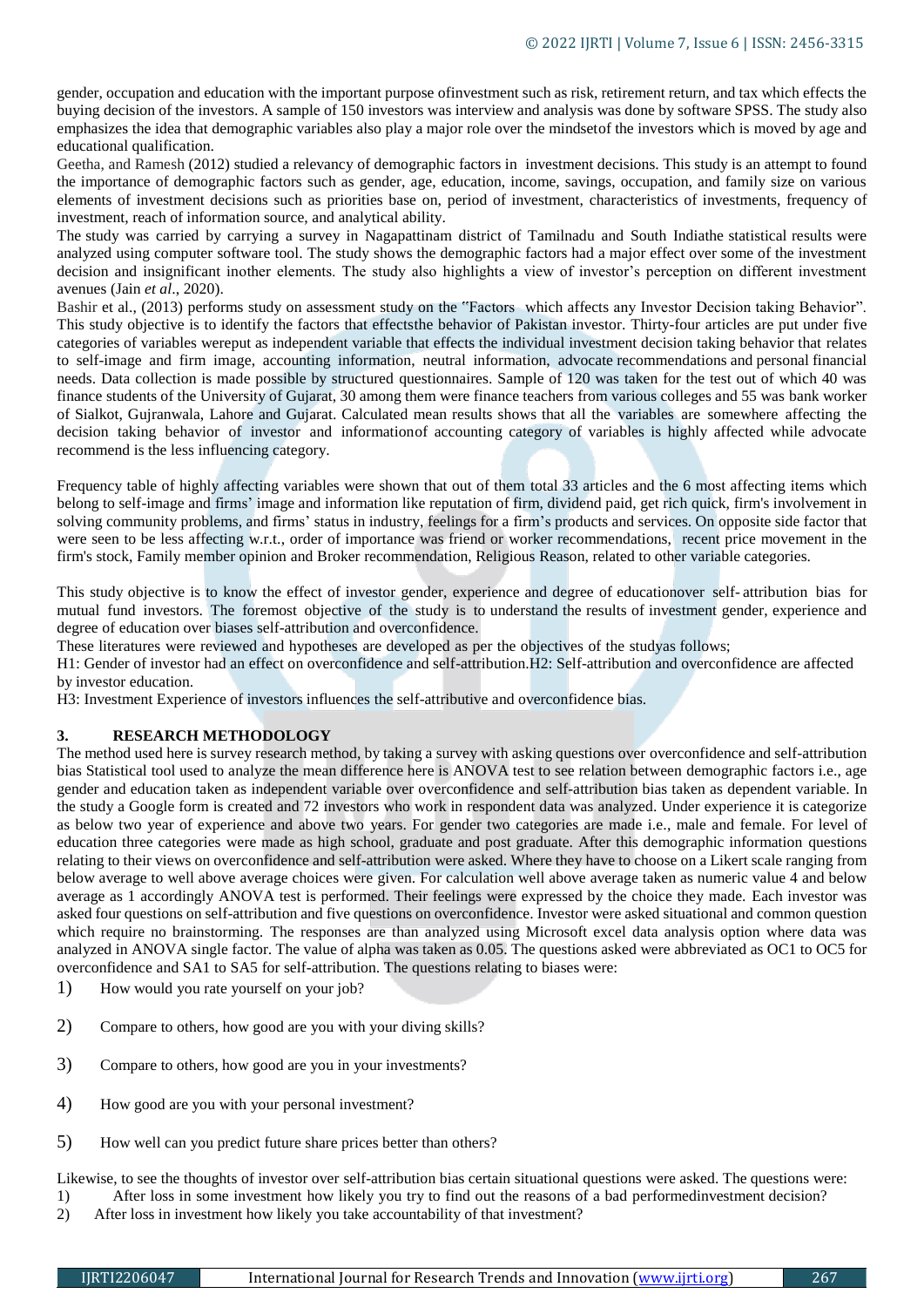- 3) After a good investment how likely you work with same intensity for other investment?
- 4) If a good investment is due to others recommendation how likely you give credit to them?

## **4. RESULTS AND DISCUSSION**

According to the responses the data is analyzed using ANOVA to see the effect of education, experience and age over overconfidence and self-attribution bias. The mean difference is analyzed as significant and not significant according to significance value after comparing it withalpha i.e., 0.05. This data gathered through questionnaire were studied to draw conclusion in respect to the hypotheses which were frame to know the difference in opinion in respect of gender, education and investment experience of the investors towards self-attribution and overconfidence bias. The below table is a descriptive statistic of demographic characteristics provided by the investors.

| <b>Table 1: Demographic Variable</b> |                                   |    |            |  |
|--------------------------------------|-----------------------------------|----|------------|--|
| <b>Variable</b>                      | <b>Levels</b><br><b>Frequency</b> |    | Percentage |  |
|                                      | Male                              | 54 | 75.00%     |  |
| Gender                               | Female                            | 18 | 25.00%     |  |
|                                      | <b>High School</b>                |    | 6.94%      |  |
| Education                            | Undergraduate                     | 38 | 52.77%     |  |
|                                      | Postgraduate                      | 29 | 40.27%     |  |
| Experience of investment             | Less than 2 yrs                   | 21 | 29.16%     |  |
|                                      | More than 2 yrs                   |    | 70.83%     |  |

The table 1 shows that the sample of bank customers used in this study included more males (75%) than females (25%) and more post graduates (40.27%) than other categories. Similarly, the investors with an experience above two years (70.83%) and below 2 years (29.16%). The second part of the analysis use ANOVA to study the perceptual difference between the investors across gender, level of education and their experience in investment is exhibited in subsequent tables.

| <b>Statements</b>   | <b>Experience</b> | <b>Mean</b> | F value | <b>Significance</b> |
|---------------------|-------------------|-------------|---------|---------------------|
| OC1                 | Less than 2 years | 2.47        | 3.000   | 0.087               |
|                     | More than 2years  | 2.80        |         |                     |
| OC <sub>2</sub>     | Less than 2 years | 2.76        | 1.726   | 0.193               |
|                     | More than 2years  | 2.98        |         |                     |
| OC <sub>3</sub>     | Less than 2 years | 2.33        | 6.699   | 0.011               |
|                     | More than 2years  | 2.74        |         |                     |
| OC <sub>4</sub>     | Less than 2 years | 2.09        | 2.887   | 0.093               |
|                     | More than 2years  | 2.37        |         |                     |
| OC <sub>5</sub>     | Less than 2 years | 1.85        | 2.010   | 0.160               |
|                     | More than 2years  | 2.57        |         |                     |
| Over confidencebias | Less than 2 years | 2.33        | 5.596   | 0.020               |
|                     | More than 2years  | 2.64        |         |                     |
| SA1                 | Less than 2 years | 2.09        | 3.898   | 0.052               |
|                     | More than 2years  | 2.33        |         |                     |
| SA <sub>2</sub>     | Less than 2 years | 1.80        | 2.011   | 0.160               |
|                     | More than 2years  | 1.62        |         |                     |
| SA <sub>3</sub>     | Less than 2 years | 2.04        | 2.539   | 0.115               |
|                     | More than 2years  | 2.21        |         |                     |
| SA4                 | Less than 2 years | 1.90        | 0.465   | 0.497               |
|                     | More than 2years  | 1.98        |         |                     |
| Self-Attribution    | Less 2 years      | 1.95        | 0.295   | 0.588               |
|                     | More than 2years  | 2.03        |         |                     |

## **Table 2: Overconfidence, Self-Attribution bias and Experience**

The table is made in response of studying the relation of self-attribution with level of education. For question SA1 the mean for less than two years is 2.09 and for more than two years are 2.33. The F value in response for SA1 is 3.898 and sig. value for same is 0.052. Here significance value is somewhat equal to 0.05, so it can be inferred as difference of the mean is statistically significant. For question SA2 the mean is less than two years is 1.80 and for more than two years is 1.62. The F value in response for SA2 is 2.011 and sig. value for same is 0.16. Here significance value is more than to 0.05, so it can be inferred as difference of the mean is not statistically significant. For question SA3 the mean is less than two years is 2.04 and for more than two years are 2.21. The F value in response for SA3 is 2.539 and sig. value for same is 0.115. Here significance value is more than to 0.05, so it can be inferred as difference of the mean is not statistically significant. For question SA4 the mean is less than two years is 1.90 and for more than two years are 1.98. The F value in response for SA4 is 0.465 and sig. value for same is 0.497. Here significance value is more than to 0.05, so it can be inferred as difference of the mean is notstatistically significant. So, the mean for self-attribution as a whole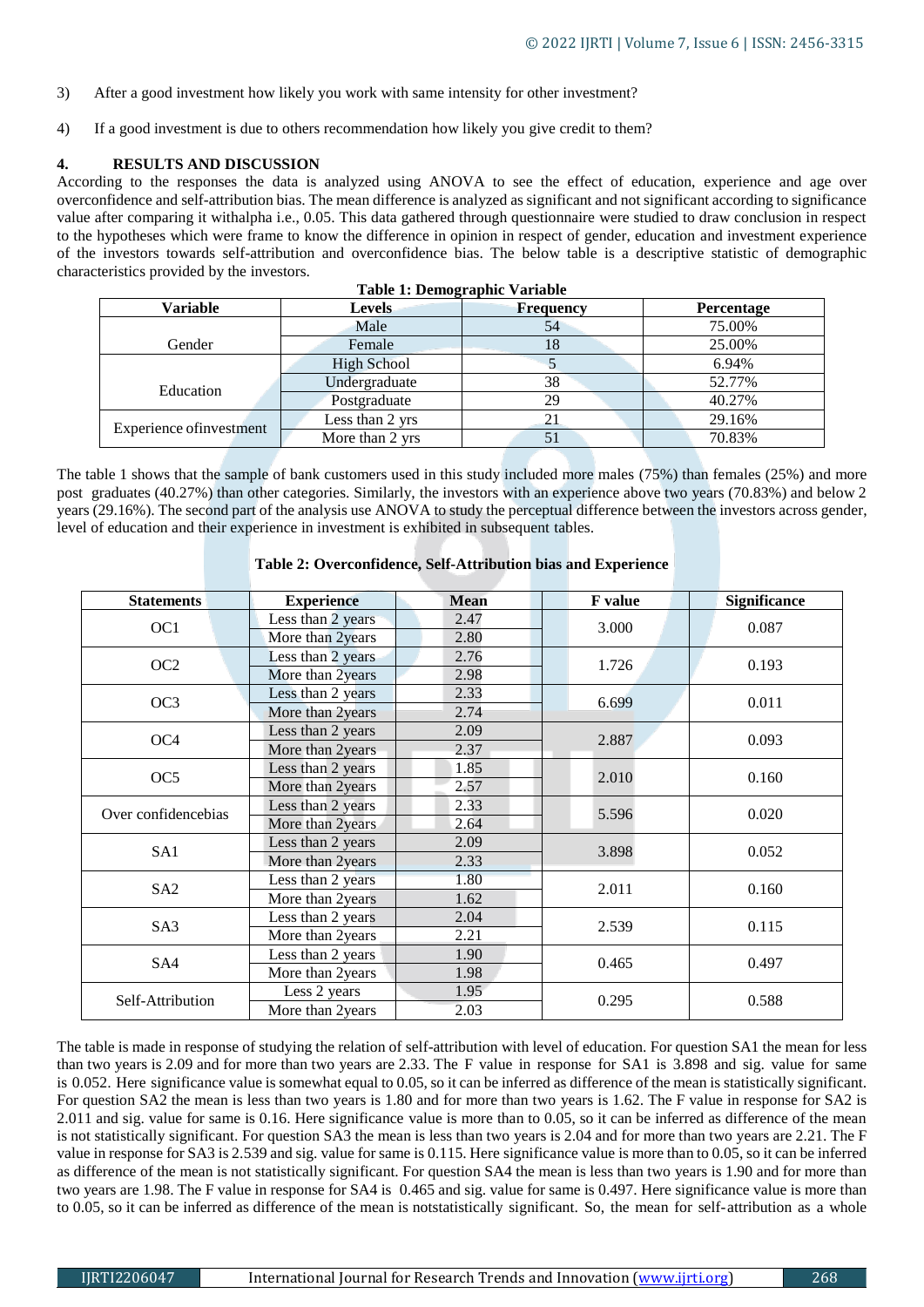for less than two years is 1.95and for more than two years is 2.01. The F value in the table is 0.295 and significance value is 0.588. We see that significance value is more than 0.05 hence the difference of the mean is not significant. So, from here it can be inferred that there is no significant difference among investor experience and self-attribution. Therefore, null hypothesis is accepted.

The table is made in response of studying the relation of overconfidence with level of education. For question OC1 the mean for less than two years is 2.47 and for more than two years are 2.8. TheF value in response for OC1 is 3.00 and sig. value for same is 0.087. Here significance value is more than 0.05, so it can be inferred as difference of the mean is not statistically significant. For question OC2 the mean is less than two years is 2.76 and for more than two years are 2.98. The F value in response for OC2 is 1.726 and sig. value for same is 0.193. Here significance value is more than 0.05, so it can be inferred as difference of the mean is not statistically significant. For question OC3 the mean is less than two years is 2.33 and for more than two years are 2.74. The F value in response for OC3 is 6.699 and sig. value for same is 0.011. Here significance value is less than 0.05, so it can be inferred as difference of the mean is statistically significant. For question OC4 the mean is less than two years is 2.09 and for more than two years are 2.37. The F value in response for OC4 is 2.887 and sig. value for same is 0.093. Here significance value is more than 0.05, so it can be inferred as difference of the mean is not statistically significant. For question OC5 the mean is less than two years is 1.85 and for more than two years are 2. The F value in response for OC5 is 2.01 and sig. value for same is 0.160. Here significance value is more than 0.05, so it can be inferred as difference of the mean is not statistically significant. So, the mean for overconfidence as a whole for less than two years is 2.33 and for more than twoyears is 2.64. The F value in the table is 5.596 and significance value is 0.02. We see that significance value is less than 0.05 hence the difference of the mean is significant. So, from hereit can be inferred that there is significant difference among investor experience and overconfidence. Therefore, null hypothesis is evidently rejected.

The table is made in response of studying the relation of self-attribution with gender. For question SA1 the mean male is 2.11 and for female are 2.11. The F value in response for SA1 is 0.02 and sig. value for same is 1. Here significance value is more than 0.05, so it can be inferred as difference of the mean is not statistically significant. For question SA2 the calculated mean maleis 1.83 and for female are 2. The F value in response for SA2 is 1.693 and sig. value for same is 0.197. Here significance value is more than 0.05, so it can be inferred as difference of the meanis not statistically significant. For question SA3 the calculated mean male is 2.03 and for female are 2.16. The F value in response for SA3 is 1.884 and sig. value for same is 0.174. Here significance value is more than 0.05, so it can be inferred as difference of the mean is not statistically significant. For question SA4 the calculated mean male is 2.05 and for female are 2.00.The F value in response for SA4 is 0.33 and sig. value for same is 0.567. Here significance value is more than 0.05, so it can be inferred as difference of the mean is not statistically significant. So, the calculated mean for self-attribution as a whole for male is 2.00 and for female is 2.055. The Fvalue in the table is 0.42 and significance value shown is 0.519. We see that significance value ismore than 0.05 hence the difference of the mean is not significant. So, from here it can be inferred that there is no significant difference among investor gender and self-attribution. Therefore, null hypothesis is accepted.

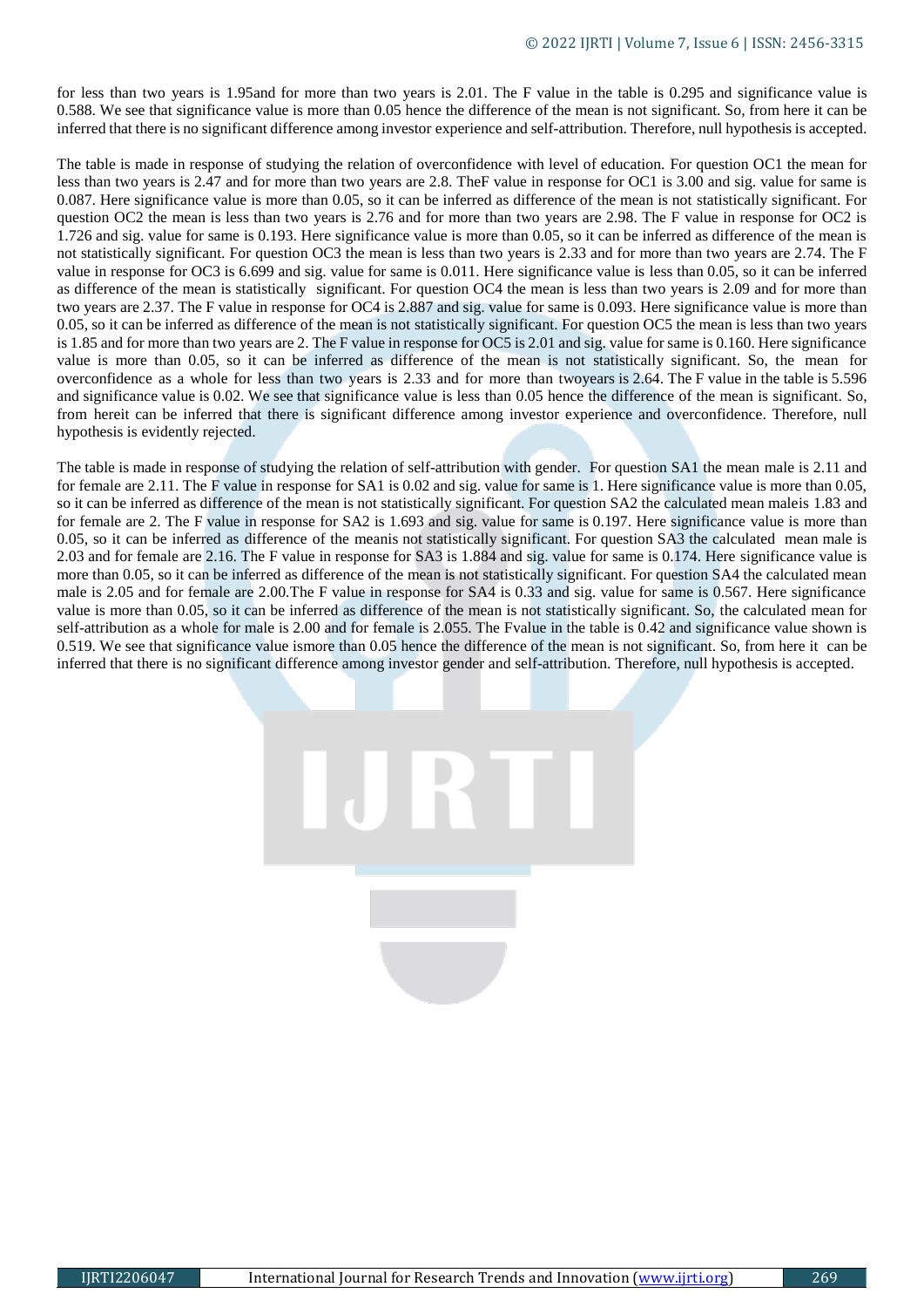| <b>Statements</b>   | Experience | Mean  | F value | Significancevalue |
|---------------------|------------|-------|---------|-------------------|
| OC1                 | Male       | 2.68  | 2.273   | 0.136             |
|                     | Female     | 2.44  |         |                   |
| OC <sub>2</sub>     | Male       | 2.88  | 0.603   | 0.439             |
|                     | Female     | 3.00  |         |                   |
|                     | Male       | 2.72  |         | 0.002             |
| OC <sub>3</sub>     | Female     | 2.33  | 9.634   |                   |
|                     | Male       | 2.62  |         | 0.000             |
| OC <sub>4</sub>     | Female     | 2.11  | 17.680  |                   |
| OC <sub>5</sub>     | Male       | 2.27  | 12.173  | 0.000             |
|                     | Female     | 1.83  |         |                   |
| Over confidencebias | Male       | 2.63  | 3.728   | 0.057             |
|                     | Female     | 2.34  |         |                   |
| SA1                 | Male       | 2.11  | 0.02    | $\mathbf{1}$      |
|                     | Female     | 2.11  |         |                   |
| SA <sub>2</sub>     | Male       | 1.83  | 1.693   | 0.197             |
|                     | Female     | 2.00  |         |                   |
| SA <sub>3</sub>     | Male       | 2.03  | 1.884   | 0.174             |
|                     | Female     | 2.16  |         |                   |
| SA4                 | Male       | 2.055 | 0.330   | 0.567             |
|                     | Female     | 2.00  |         |                   |
| Self-Attribution    | Male       | 2.006 | 0.42    | 0.519             |
|                     | Female     | 2.06  |         |                   |

**Table 3: Overconfidence, Self-attribution bias with Gender**

The table is made in response of studying the relation of overconfidence with gender. For question OC1 the mean male is 2.68 and for female are 2.44. The F value in response for OC1 is 2.273 and sig. value for same is 0.136. Here significance value is more than 0.05, so it can be inferred as difference of the mean is not statistically significant. For question OC2 the calculated mean male is 2.88 and for female are 3.00. The F value in response for OC2 is 0.603 and sig. value for same is 0.439. Here significance value is more than 0.05, so it can be inferred as difference of the mean is not statistically significant. For question OC3 the calculated mean male is 2.72 and for female are 2.33. The F value in response for OC3 is 9.634 and sig. value for same is 0.002. Here significance value is less than 0.05, so it can be inferred as mean difference is statistically significant. For question OC4 the mean male is 2.62 and for female are 2.11. The F value in response for OC4 is 17.68 and sig. value for same is 0.00. Here significance value is lessthan 0.05, so it can be inferred as difference of the mean is statistically significant. For question OC5 the mean male is 2.27 and for female are 1.83. The F value in response for OC5 is 12.173 and sig. value for same is 0.00. Here significance value is less than 0.05, so it can be inferred as difference of the mean is statistically significant So the mean calculated for overconfidence as a whole for male is 2.63 and for female is 2.34. The F value in the table is 3.728 and significance value shown is 0.057. We see that significance value somewhat is equal to 0.05 hence the difference of the mean is significant. So, from here it can be inferred that there is no significant difference among investor gender and overconfidence. Therefore, null hypothesis is evidently rejected.

**Table 4: Overconfidence, Self-attribution bias with education**

| <b>Statements</b> | Experience    | Mean | F value | Significancevalue |
|-------------------|---------------|------|---------|-------------------|
| OC <sub>1</sub>   | High school   | 2.00 |         |                   |
|                   | Graduate      | 2.60 | 0.942   | 0.394             |
|                   | Post Graduate | 2.62 |         |                   |
| OC2               | High school   | 2.60 |         |                   |
|                   | Graduate      | 2.89 | 0.587   | 0.558             |
|                   | Post Graduate | 2.96 |         |                   |
| OC <sub>3</sub>   | High school   | 2.00 | 3.121   | 0.05              |
|                   | Graduate      | 2.44 |         |                   |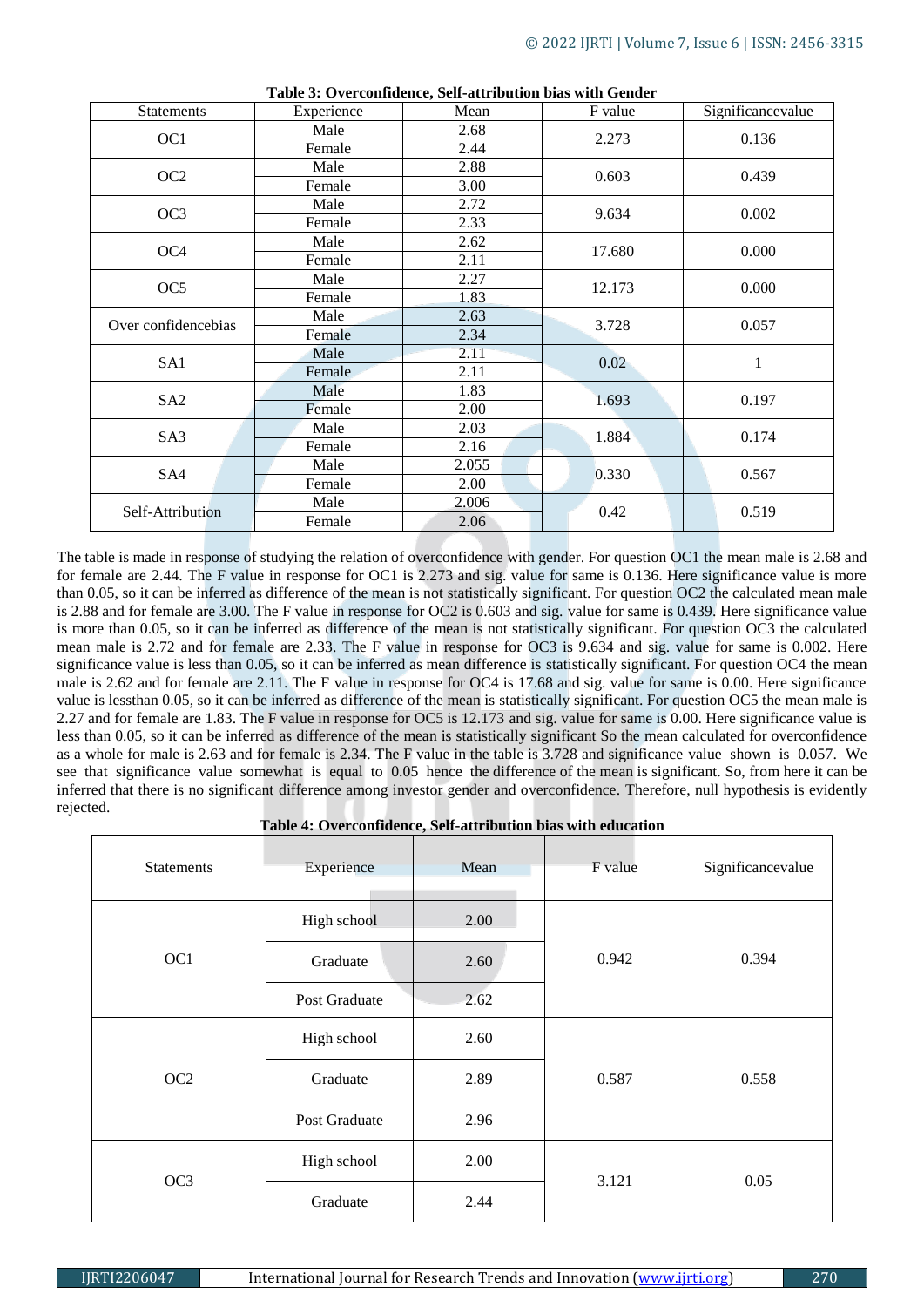|                     | Post Graduate | 2.82 |       |       |
|---------------------|---------------|------|-------|-------|
|                     | High school   | 1.80 |       |       |
| OC <sub>4</sub>     | Graduate      | 2.44 | 3.072 | 0.05  |
|                     | Post Graduate | 2.68 |       |       |
| OC <sub>5</sub>     | High school   | 1.40 | 2.222 | 0.115 |
|                     | Graduate      | 2.07 |       |       |
|                     | Post Graduate | 2.24 |       |       |
|                     | High school   | 1.96 |       |       |
| Over confidencebias | Graduate      | 2.48 | 9.516 | 0.002 |
|                     | Post Graduate | 2.66 |       |       |
|                     | High school   | 2.00 |       |       |
| SA1                 | Graduate      | 2.13 | 1.569 | 0.215 |
|                     | Post Graduate | 2.41 |       |       |
|                     | High school   | 2.00 |       |       |
| SA <sub>2</sub>     | Graduate      | 1.73 | 0.656 | 0.521 |
|                     | Post Graduate | 1.68 |       |       |
|                     | High school   | 2.00 |       |       |
| SA3                 | Graduate      | 2.02 | 1.175 | 0.314 |
|                     | Post Graduate | 2.24 |       |       |
| SA4                 | High school   | 1.80 |       |       |
|                     | Graduate      | 1.92 | 2.504 | 0.089 |
|                     | Post Graduate | 2.17 |       |       |
|                     | High school   | 1.95 |       |       |
| Self-Attribution    | Graduate      | 1.95 | 0.893 | 0.442 |
|                     | Post Graduate | 2.12 |       |       |

The table is made in response of studying the relation of self-attribution with education. For question SA1 the mean for high school is 2.00, for graduate are 2.13 and for post graduate are

2.41. The F value in response for SA1 is 1.569 and sig. value for same is 0.215. Here significance value is more than 0.05, so it can be inferred as difference of the mean is not statistically significant.